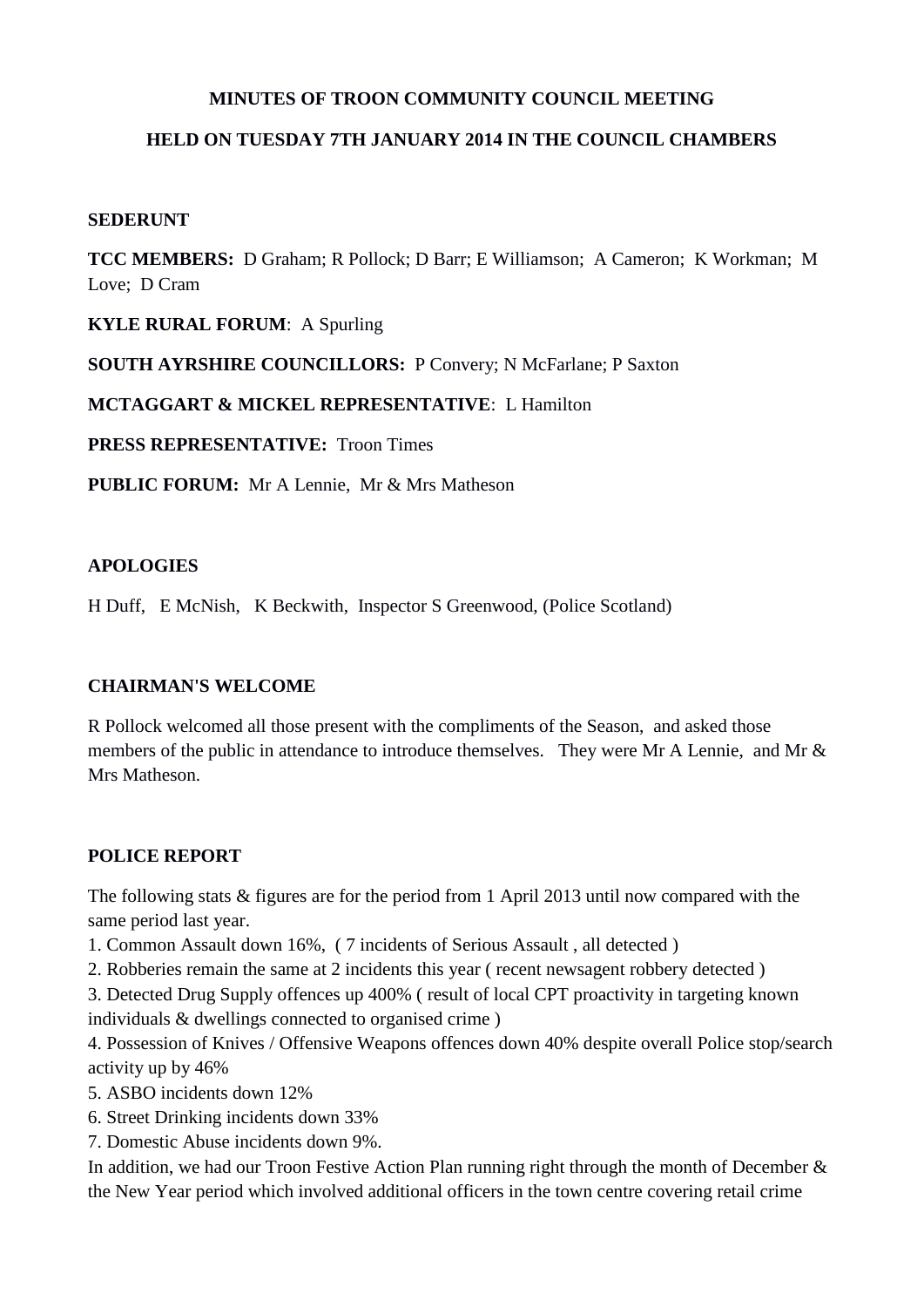during the day and the pubs & clubs at night …..this was deemed a success with very incidents of note including violence & disorder.

## **McTAGGART AND MICKEL PRESENTATION**

Mrs. Hamilton gave an illuminating and fairly detailed overview of the proposed Braemore Wood development, utilising display board illustrations. She spoke of the following:

- the original planning application for 39 houses in 2001, and of now a proposed 47 homes
- of subsequent minor change of house type  $\&$  the intention to submit planning application this month
- of the change from 3, 4  $&$  5 bedroom houses to 4/5 bedrooms
- the intention to commence building by June/July

She responded to questions by a member of the public and TCC members, SAC Councillors on the following pertinent points:

- grave concerns re the sole entrance being via Wilson Avenue, and of a Transport Survey being carried out (South Ayrshire Council responsibility)
- the condition of pedestrian access footpaths already in existence and their continuance
- response to members of the public who attended the meeting in November

At Mrs Hamilton's departure, on behalf of TCC, D Barr thanked her for her forbearance and

patience in dealing with the various points raised with regard to her informative and professional presentation.

## **MR A SPURLING, KYLE RURAL FORUM**

Mr Spurling explained the aims of Kyle Rural Forum, of which he is Chairperson. He spoke at length

of the possibility of accessing funding for the various Community Councils involved

of the desirability of those Councils banding together in order to strengthen any applications re finance etc;

of the need for more communication between Councils

Various points were raised, viz. Troon Community Council's good working relationship with our local SAC Councillors, Troon Community Council's membership of ASAC being advantageous;

of the possibility of another Forum being a duplication of our existing situation, and not necessarily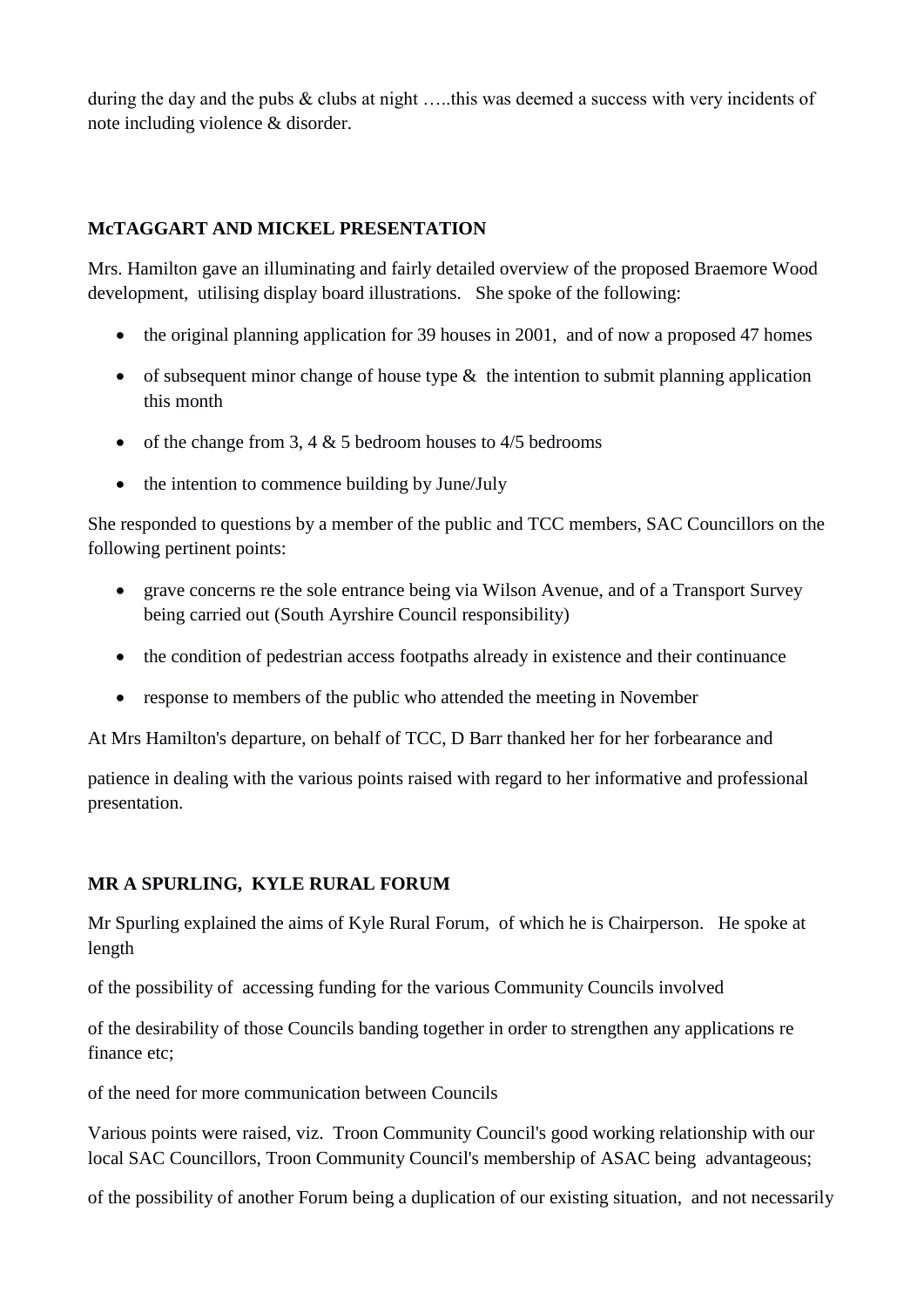beneficial. R Pollock thanked A Spurling for an informative address.

# **CO-OPTION**

Mrs L Matheson (attending member of the public) agreed to be co-opted to TCC membership as an IT/Media Specialist.

This move was proposed by M Love, and seconded by D Barr.

L Matheson and D Cram will attend a training session with Outbox 4 in order to update and input relevant information to the existing web-site. R Pollock will liaise with Outbox 4 to arrange.

M Love will notify South Ayrshire Council of the Co-option.

# **MARR COLLEGE – NEW SCHOOL PROJECT**

A consultative meeting will be held on January  $14<sup>th</sup>$  at Marr College. D Barr, D Graham and R Pollock will attend.

### **APPROVAL OF MINUTES**

Minutes of the December meeting were approved by D Cram, and seconded by D Barr

## **YOUTH FORUM REPORT**

None available due to the absence through illness of K Beckwith. A Get Well card will be sent to Keir on behalf of the Community Council.

### **CORRESPONDENCE**

### **Outgoing:**

Letter to M Newall, SAC Neighbourhood Services re availability of Consultants' Report on Troon Parking issues

Letter to B Wylie, SAC re the above

### **Incoming:**

Email from B Wylie re the above with some alterations indicated

Statement from G MacDonald,Chief Superintendant, Divisional Command, Police Scotland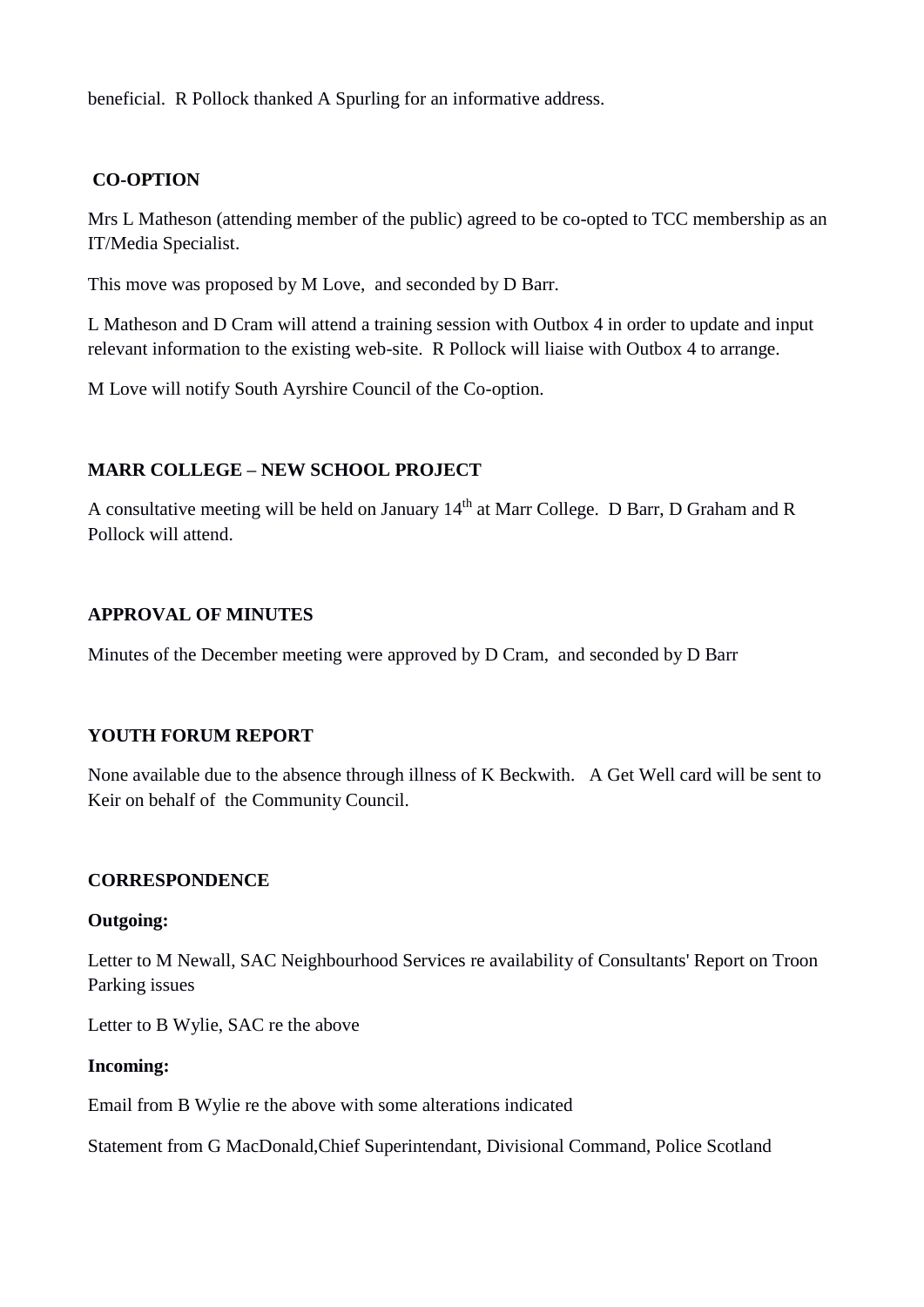## **COUNCILLORS' REPORTS**

**Cllr P Convery** spoke of the following:

- the search by the Estates department for sponsors with regard to to the 36 hole Putting Green
- the success of the Crazy Golf event in December, and of the benefactor who provided equipment
- the proposed Skate Boarding park, and the likelihood of its location at the Paddling Pool area
- the 2 to 3 weeks of events in July (including a Scottish Open Crazy Golf event)
- C Malone's efforts in organising a well received Secret Santa event
- Moon Putting (in spite of inclement weather conditions)
- South Ayrshire Council's financial reserves, and left an explanatory statement for distribution
- the damage caused by the recent storms, and the costs of restoring coastal defences
- praise to the agencies involved in the speedy clear-up following the storms
- working with the Scouting Association re Troon Youth Centre

**Cllr P Saxton** spoke of the following:

- a letter sent to the interested party with regard to the purchase of Templehill Toilets
- in September; still awaiting a reply
- Paul Foster's being awarded an MBE and suggested that a letter of congratulations be sent from Troon Community Council on this notable achievement, which was readily agreed to.
- Golf Club, and of his confidence that the right decision which will be made on  $3<sup>rd</sup>$  July
- the future of Troon Youth Centre
- Polling Stations, and the priority to keep Primary Schools open (with the exception of Barassie Primary and Struthers Primary Schools)

**Cllr N McFarlane** spoke of the following:

- her disappointment in not being given the opportunity to speak at a recent Council meeting re the Golf Club House problem
- the monetary reduction for Sensory Implants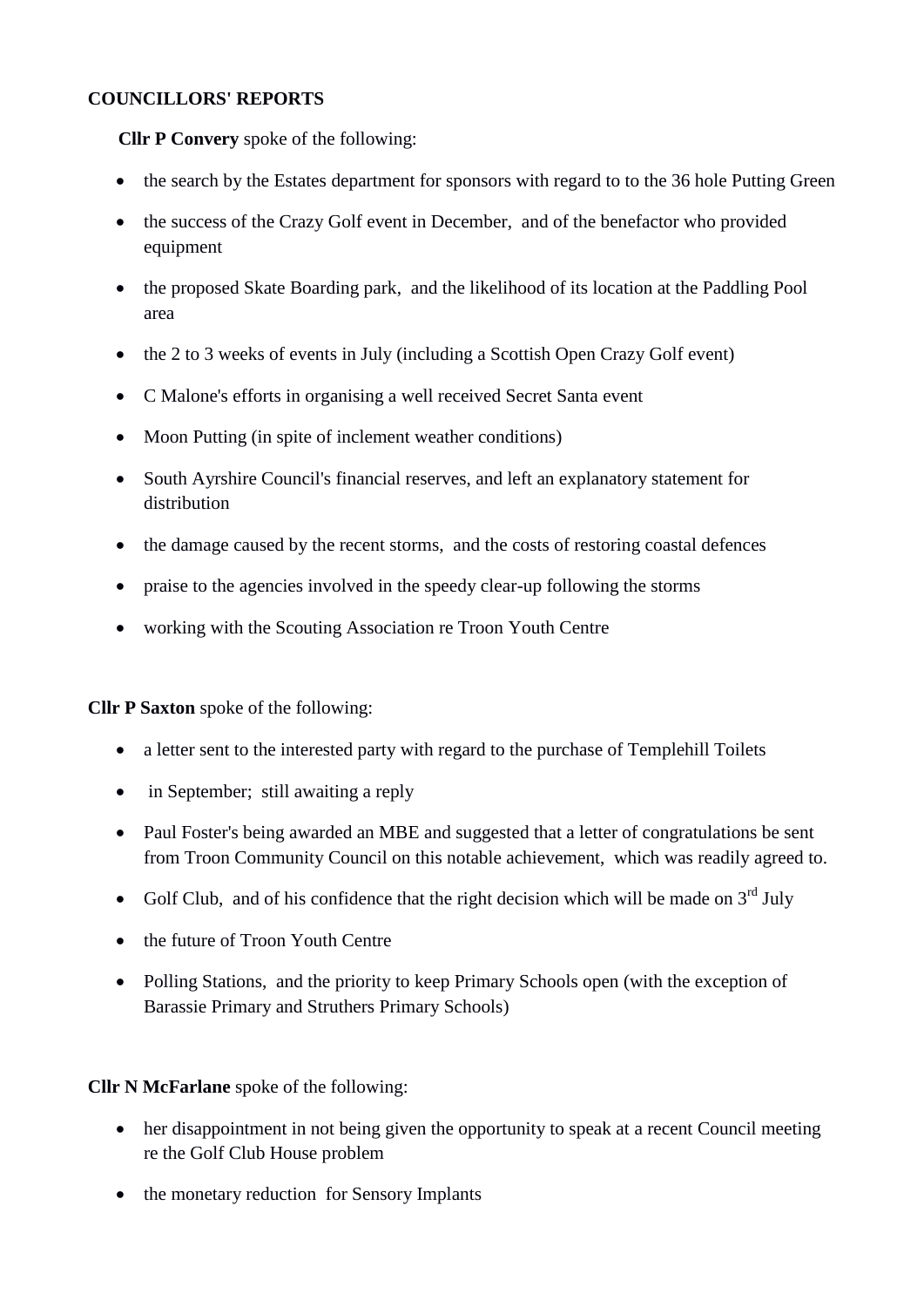- the cessation of Audiology and Speech Therapy
- the possible relocation of the Youth Club to the Walker Halls, and safety issues due to 3 entrances
- brown bin charges being uneconomic

Discussion followed on the situation re the Youth Centre and the non-accessibility of funds, with TCC agreeing that they must show support to those involved.

## **TREASURER'S REPORT**

D Cram reported that funds of Troon Community Council were in a reasonably healthy condition.

# **OTHER REPORTS**

D Barr spoke of the following;

- $\bullet$  situation re missing Hillhouse jackets, and the cost of £30 in recompense
- the lack of response with regard to tree-cutting in Lady Margaret Drive
- the Citizen of the Year award to Mrs C Morrison, and of the arrangements for the award to be made at Ivy Cottage on 24<sup>th</sup> January
- post -Wintertainment meeting with G Mulveny where road closure was an issue. It was decided that this could cause major problems
- the issue of sandbags in the event of flooding. It was stated that these are available at the Dukes Road depot.

D Graham spoke of the continuing success of issuing leaflets re Troon Walks, and of financial assistance being sought from S.A.W.E.T.

## **AOCB**

Grant of £50 was agreed in support of Ayrshire Tornados Basketball team, who should contact D Cram, Treasurer.

Request from the Activities Committee that in future Forthcoming Events organised by the Committee should be moved further up the Agenda to facilitate better discussion. After some